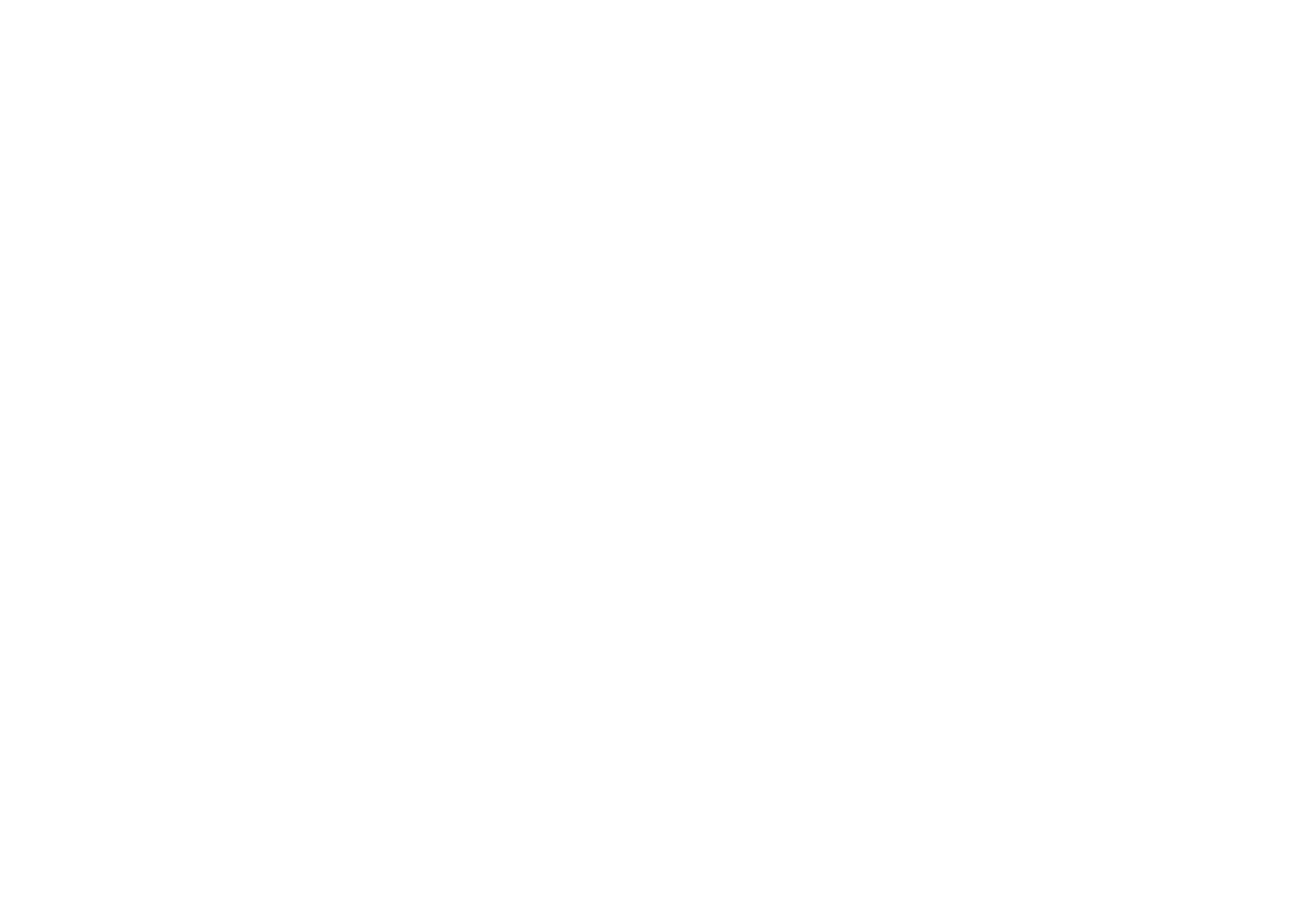# **Contents**

| Social Change $\ldots \ldots \ldots \ldots \ldots \ldots \ldots \ldots$ |  |
|-------------------------------------------------------------------------|--|
|                                                                         |  |
| The State, The Union of Egoists, and Insurrection. $\ldots$ 7           |  |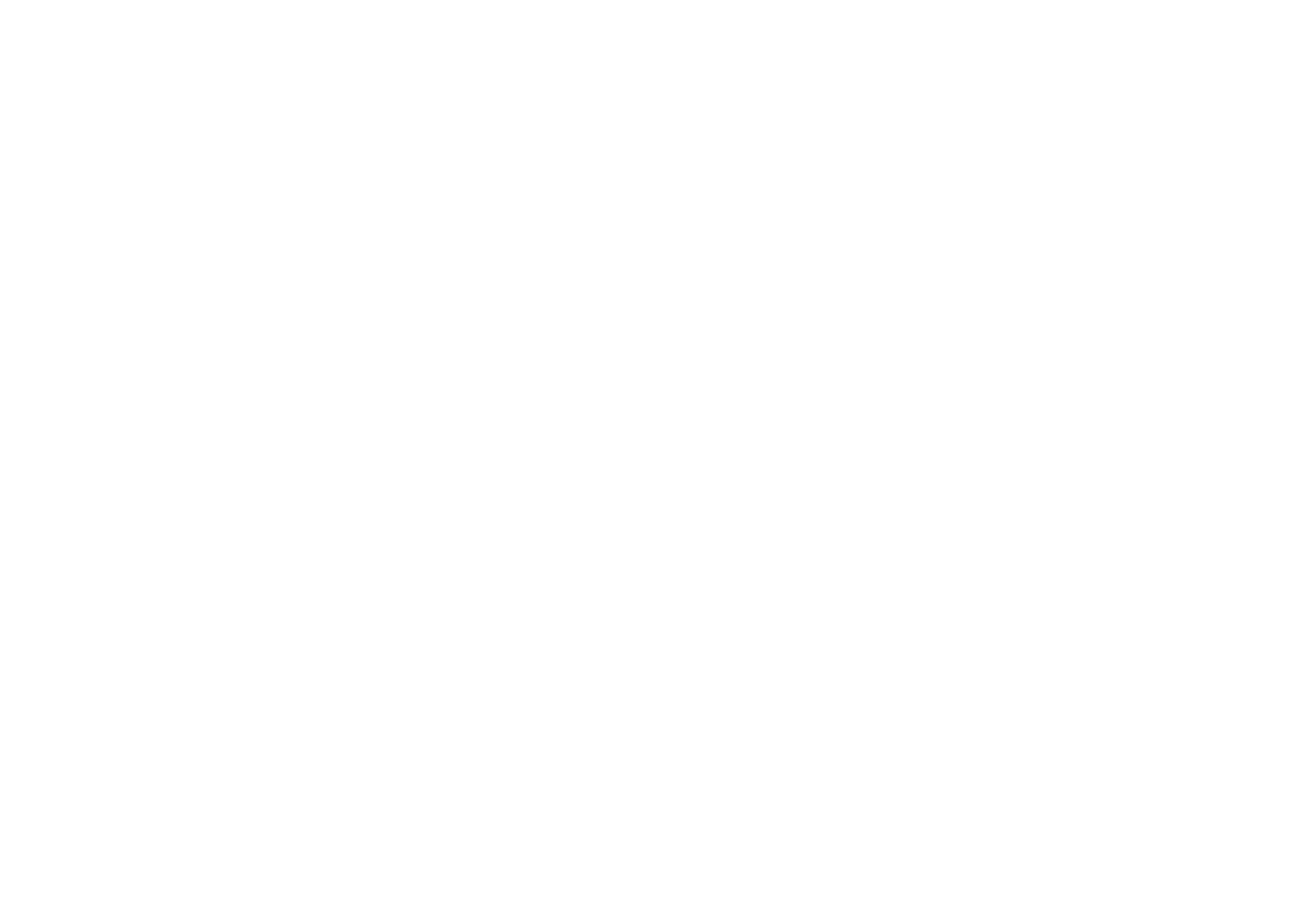tion has to be tailored and tamed to fit into the efforts of "all" to reach the cornea goal of an ideal life. It has, in other words, to be transformed into social revolution, a process in which the realization of the ego is made dependent upon the "realization" of the "social organism".

S.E. PARKER

#### **Anarchy and Anarchists**

Can one call oneself an anarchist, yet not believe in the practibility of an anarchist society? I believe one can; Francis Ellingham believes one cannot.

This question has arisen because the defining of an anarchist has become so bound up with what Ellingham once called the "socialised mind" ("Anarchy", May, 1956) that few can think of anarchism apart from some concept of social transformation. This is because the socialised mind means that "we tend to think more and more in terms of society as a whole, less and less in terms of the unique human individual. Confronted with any economic or social problem, we tend to look for a solution which will best enable society to go on functioning, smoothly and efficiently, according to some ideal plan."

As result an anarchist tends to be thought of not as one who negates authority for *himself*, but as one who negates authority for *everybody*, and therefore has to postulate the possibility of a future state of affairs in which this universal negation will be realized. But because this latter view has been accepted up to new by almost all commentators on anarchism — including some individualists — I do not see why I have to accept it.

On the other hand, I do not, as Ellingham suggests, think there is any necessary contradiction between being an anarchist and believing in the possibility of a generalized anarchy. Because I an pessimistic about this possibility, it does not follow that I have to rule out of court those who are optimistic. (By "anarchy" in this context, I mean the anarchy defined and defended by a Martucci, not the socialised heaven of a Malatesta).